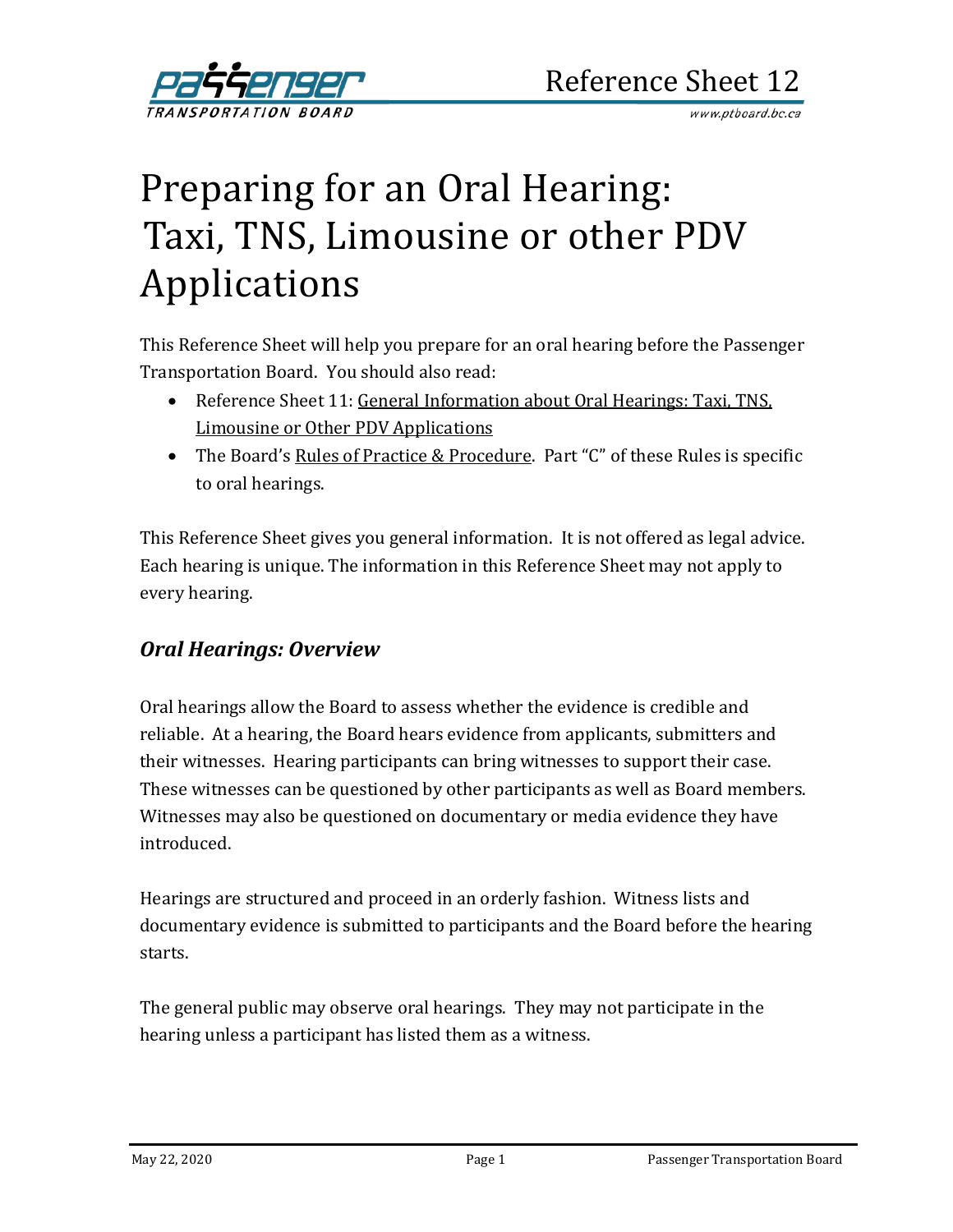One or more members of the Passenger Transportation Board conduct the hearing. These are called "hearing panels". They are appointed by the Chair of the Passenger Transportation Board. One person member of the hearing panel will be appointed as hearing Chair. The hearing Chair manages the hearing and makes procedural decisions.

The hearing panel makes a decision on the application.

# *Participants at Oral Hearings*

The term "*participant*" refers to:

- *applicants* who are applying to:
	- o obtain a passenger transportation licence
	- o amend their current licence
	- o add vehicles
	- o transfer their licence
	- o change a rate
- *submitters* who support or oppose the application. (Most often, submitters oppose the application.)

## *Representation*

Participants may be represented by a lawyer, agent or other person. This is not required. It is a decision for each participant to make. The Board does not recommend lawyers or agents to participants.

At a hearing, participants may:

- give evidence
- call witnesses
- present documents and other evidence
- make submissions to the Board

Submitters can limit their involvement in the hearing to (a) asking the applicant's witness questions; and (b) making final submissions. If this happens, the Board will be careful to stop submitters from giving evidence during either process.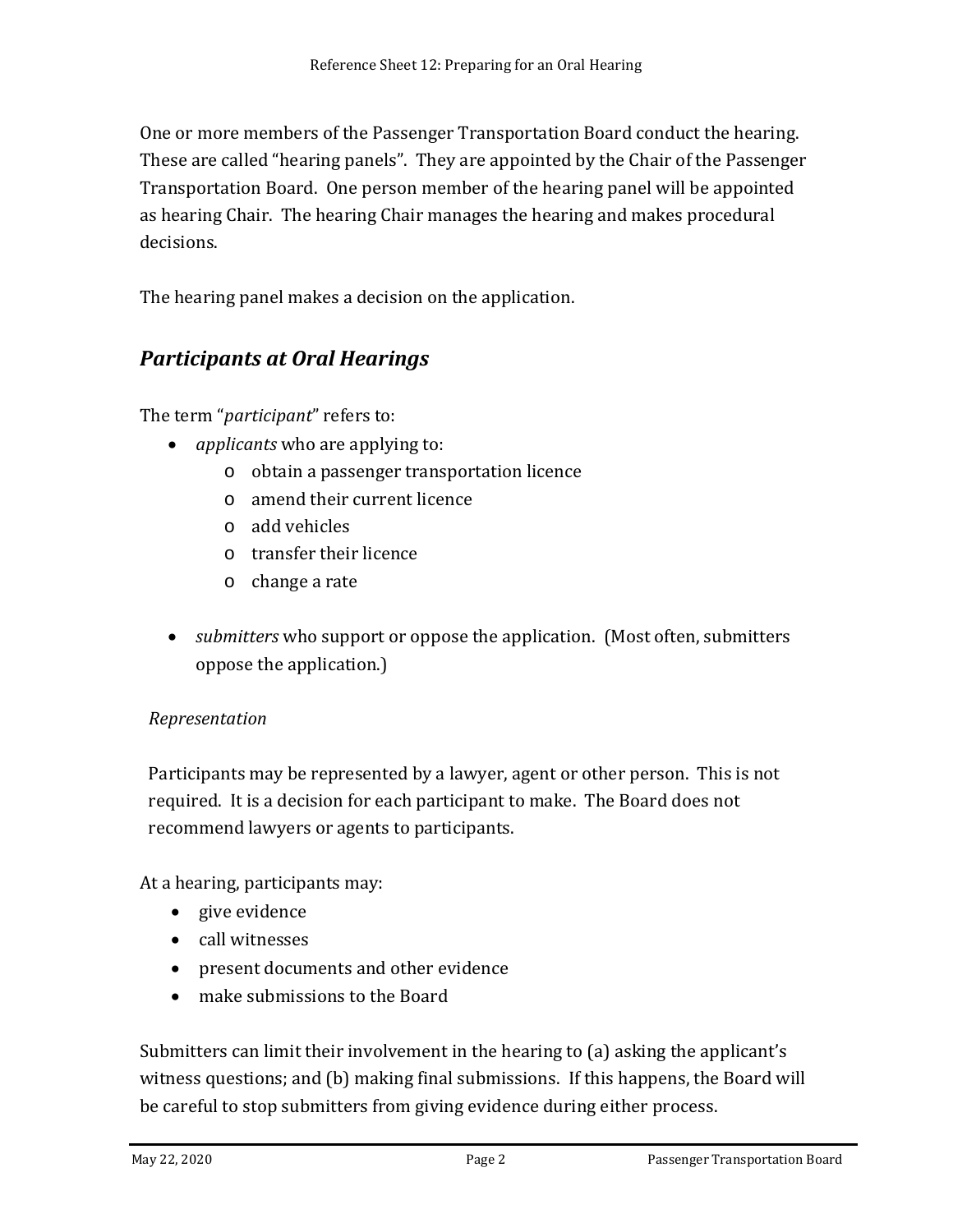For example, the Board will not let submitters give evidence before they ask a witness a question. If a submitter wants to give oral evidence, he or she must be a witness.

If no submitters are going to present evidence at a hearing, the Board may decide it is not necessary to hold an oral hearing.

Hearings may not be recorded without the permission of the Hearing Chair. Requests to record a hearing must be made to the Hearing Chair before the hearing begins.

The Hearing Chair may permit journalists to tape or audio record the hearing only to verify their notes. The journalists must sign an undertaking that the recording will not be used for any other purpose, such as a broadcast.

# *Communications among Participants & the Board*

It is important that hearing participants know what is going on. They must know about any decisions or rulings that the Board makes before the hearing.

Applicants or submitters may want to ask the Board a question or make a request of the Board before the hearing starts. The answers or Board rulings may affect other hearing participants. Therefore, the Board asks:

- to receive questions in writing via e-mail, and
- that all hearing participants are copied on e-mails.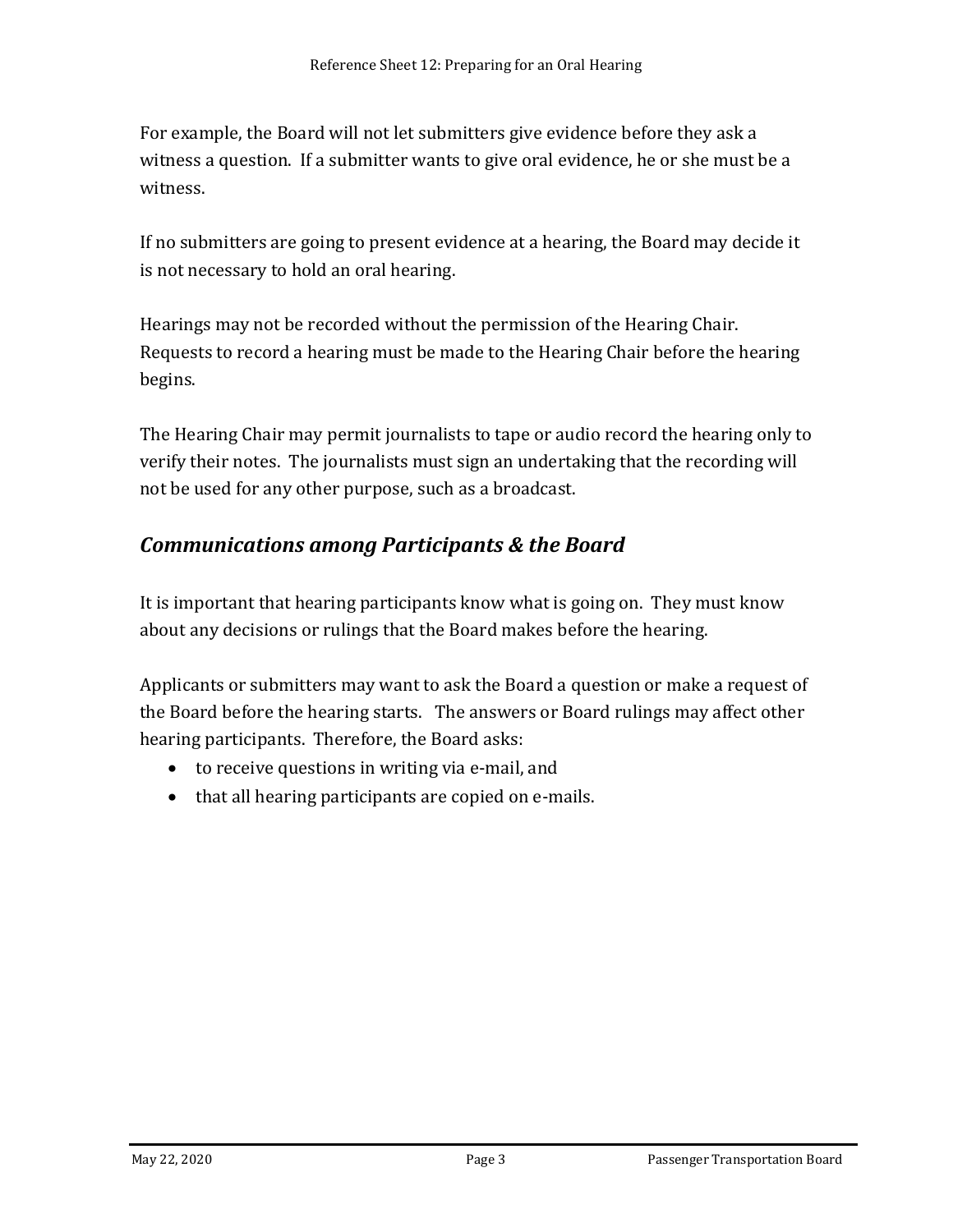# *E.g. Applicant wants to add a witness*

- *Applicant e-mails the Board & asks to add a witness –submitters copied on e-mail.*
- *Board e-mails submitters & asks them to comment on the request – applicant copied on e-mail.*
- *Each submitter responds to the Board by e-mail – applicant and other submitters copied on response*
- *Board e-mails its decision to applicant and submitters*

# *Pre-Hearing Conferences*

The Board holds often has a telephone conference with hearing participants before a hearing. These are called "pre-hearing conferences". The Notice of Oral Hearing gives a date for a pre-hearing conference.

Participants should advise the Board right away if they cannot attend a pre-hearing conference. The Board may proceed with the pre-hearing conference even if a participant is unable to attend.

The purpose of the pre-hearing conference is to discuss hearing procedures and processes. The Board will ask hearing participants to give an overview of the evidence that each will give at the hearing. This includes evidence from witnesses and documentary or media evidence. The Board will want to know how many witnesses you are going to have and what type of documents or other evidence that you will bring to the hearing.

At the pre-hearing conference, the Board will set dates for exchanging witness lists and documentary or other evidence. The Board may also make rulings on matters of procedure raised by participants.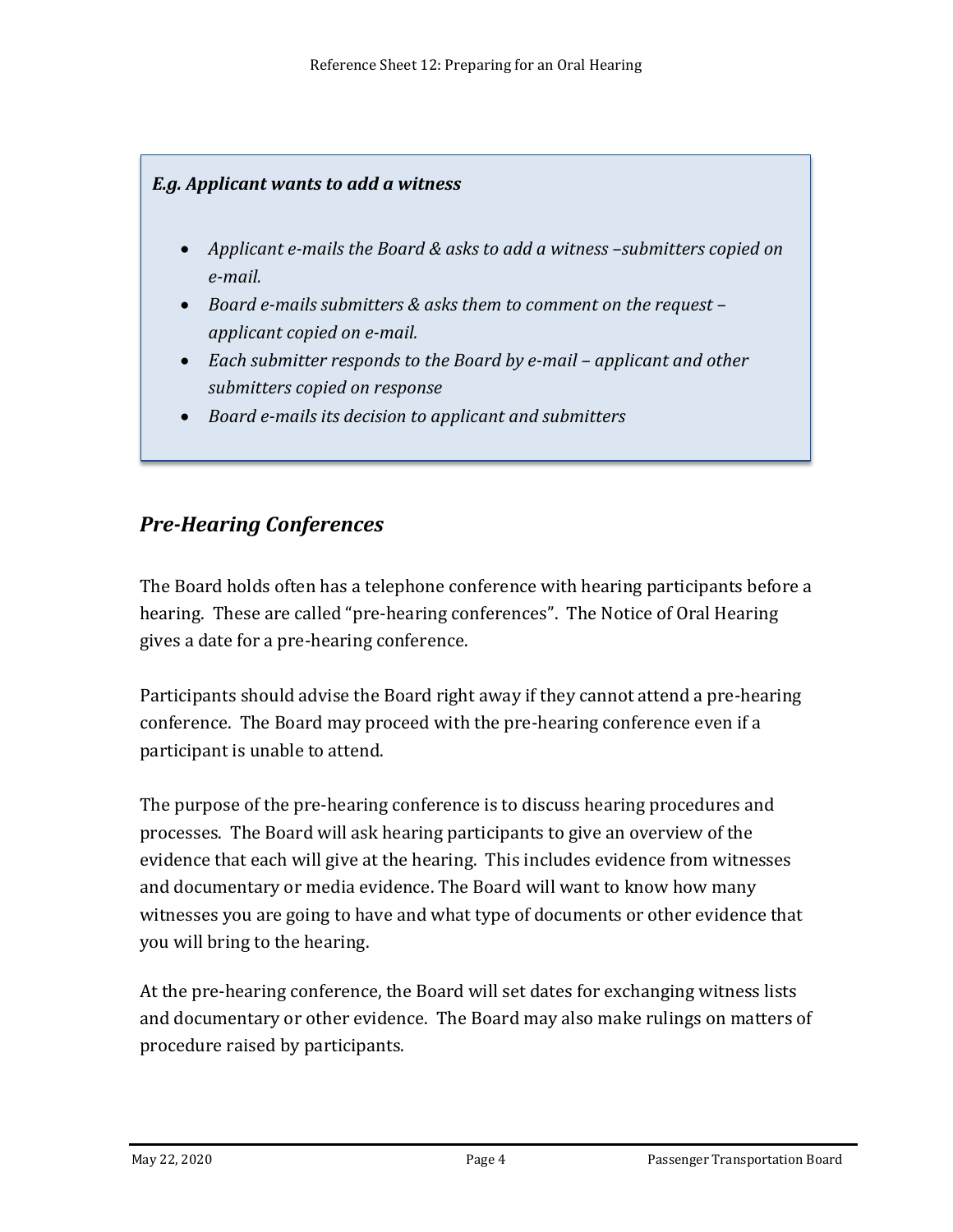## *Preparing for a Pre-Hearing Conference*

The Board will send out an agenda before the pre-hearing conference. Agenda items usually include:

- overview of hearing
- witness documents
- procedural matters

*Before a pre-hearing conference, you should:* 

- *estimate how many witnesses you will have, including*
	- o *how many witnesses will be support witnesses. These may be people who use taxis or limousines. Or, they may be people who book taxis or limousines for other people.*
	- o *how many witnesses will be speaking about your business operations*
- *know what types of documentary or other evidence you will be presenting*
- *identify any procedural matters that you wish to raise with the Board – e.g. confidential information, adjournments, location of the hearing, etc.*
- *review relevant legislation – e.g. the [Passenger Transportation Act,](http://www.bclaws.ca/EPLibraries/bclaws_new/document/ID/freeside/00_04039_01) the [Administrative Tribunals Act](http://www.bclaws.ca/EPLibraries/bclaws_new/document/ID/freeside/00_04045_01) and the Board's [Rules of Practice &](http://www.ptboard.bc.ca/practice_procedure.htm) Procedure* and *[Operational Policies.](http://www.ptboard.bc.ca/operational_policies.htm)*

#### *At the Pre-Hearing Conference*

The Hearing Chair usually leads the pre-hearing conferences. Other panel members may be at the pre-hearing conference. A staff person attends the pre-hearing conference. Participants are asked to identify themselves and who is in the room with them.

The Board issues "Pre-Hearing Conference Outcomes" after the call. These outline the highlights of the call and include any rulings that the Board makes about hearing procedures.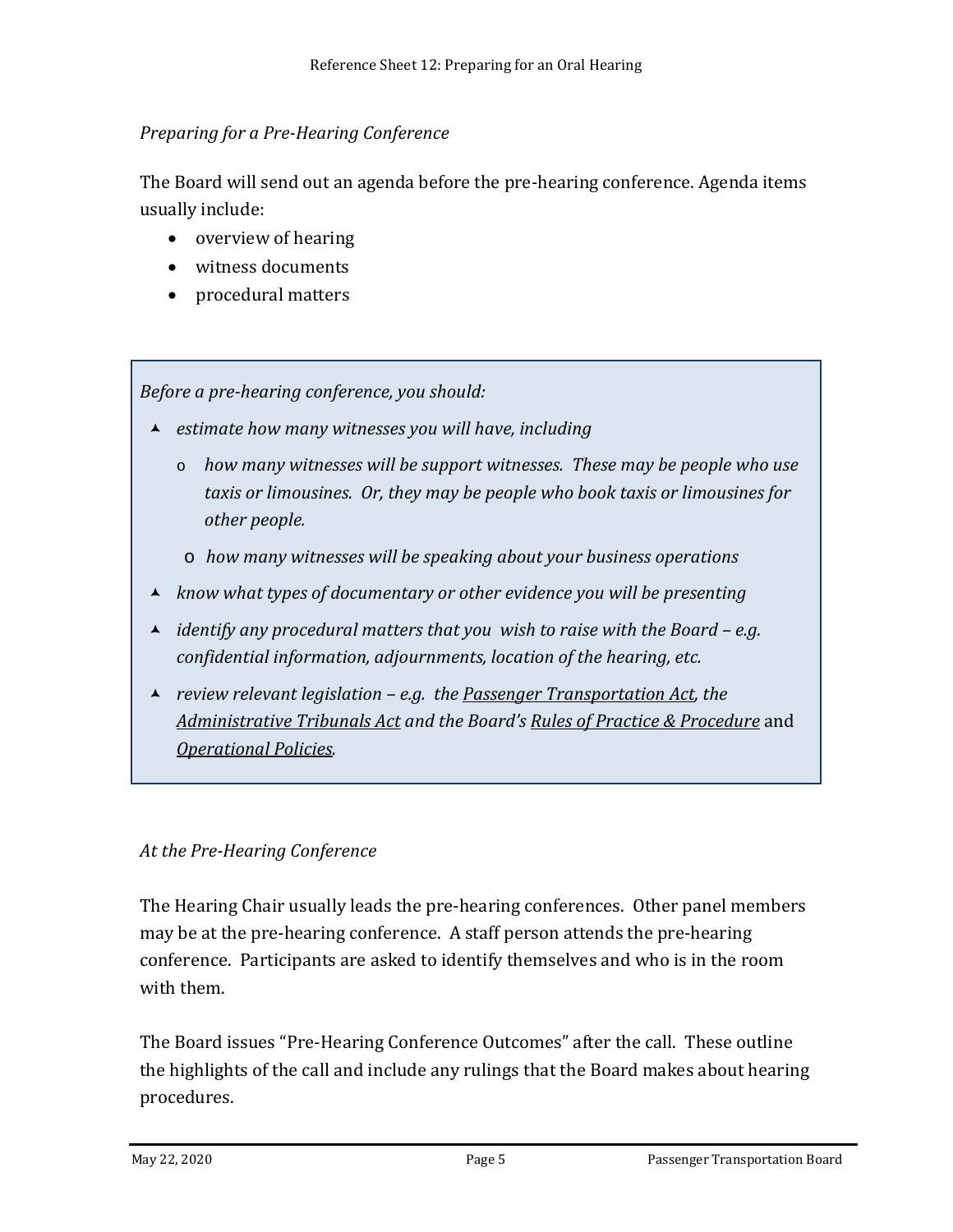# *Disclosure of Documents and Witness Lists Before the Hearing*

At the pre-hearing conference, the Board sets dates for disclosure of documents and witness lists. Usually, these are disclosed at least 2 - 3 weeks before the hearing. There are two exceptions:

- 1. *expert evidence*, which is to be disclosed sooner, and
- 2. *confidential information*, which may not be required to be disclosed.

Both exceptions are discussed below.

Documents and witness lists must be sent to the Board and **all** hearing participants.

## *Witness Lists*

The following information should be included for each witness:

Name

Organization and position in the organization, if applicable

Telephone number and, if possible, email address and fax numbers

A brief statement of the kind of evidence that the witness will give

Witness lists may include potential, unconfirmed witnesses. They should be realistic and reasonable.

Other hearing participants may contact you before the hearing. The witness is not required to talk to anyone else about their testimony.

## *Documents and Other Evidence*

The Board makes its decision on information presented at the hearing. You must make copies for all participants of any written or media presentations you will introduce as evidence at the hearing.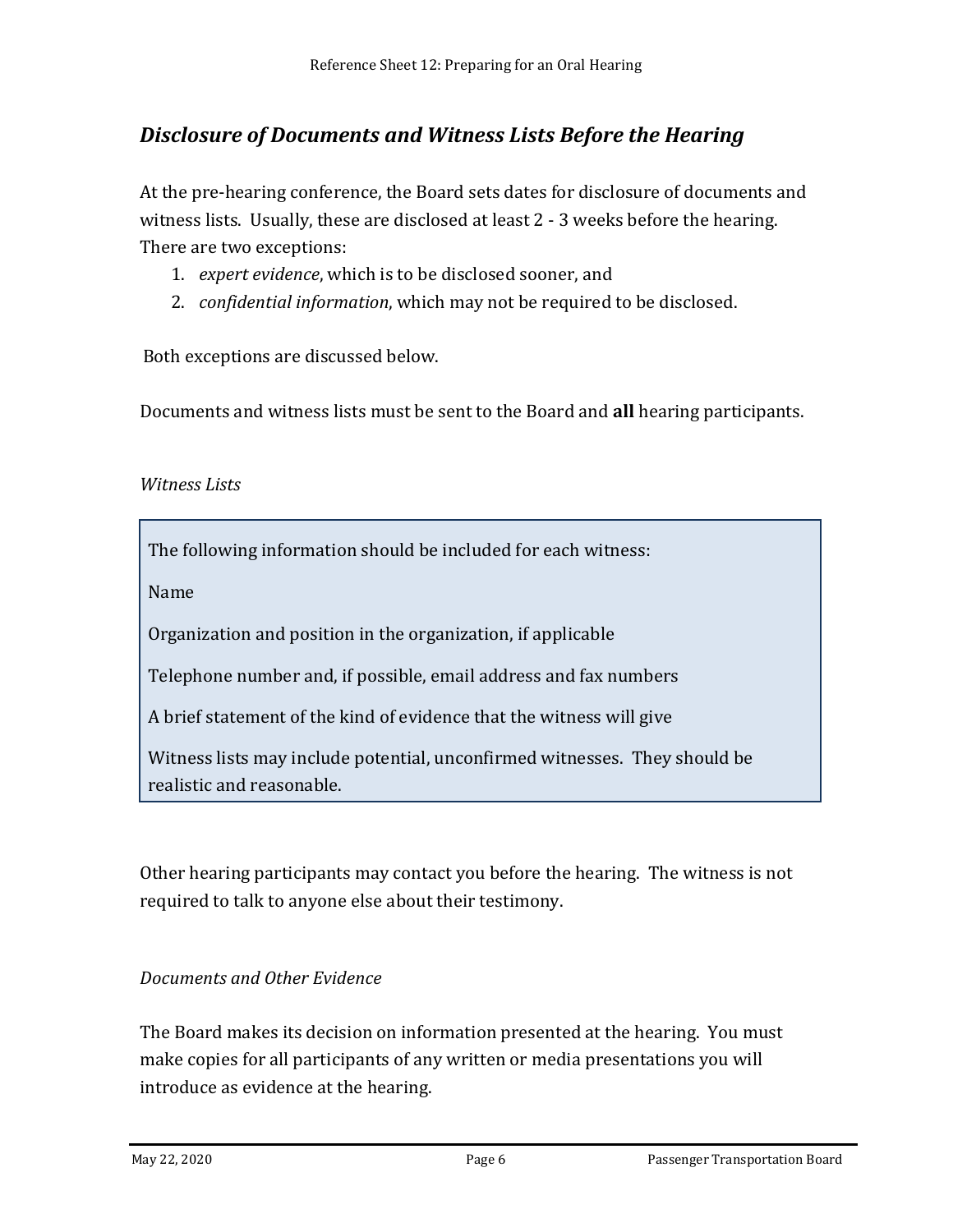*Applicant's exhibit books should contain information it submitted with its application package. This includes:*

- *application forms*
- *public need indicators*
- *business plans*
- *financial projections, excluding personal net worth statements or current financial statements*
- *budgets*

## *Some of this information may be updated for the hearing.*

## Exhibit Books

You should organize documents into a binder. This binder is called an 'exhibit book' or a 'book of documents'. The binder has all documents that a participant wants to give to the panel at oral hearing. The binder may include written material, photographs, maps, discs or other physical evidence. If the Board agrees to receive evidence in confidence, it is not included in exhibit books that are shared with other participants but it is given an exhibit number.

## *Exhibit books:*

- have a "Table of Contents", with page numbers
- are divided by tabs
- have **all** pages numbered in sequence
- are bound or put in a binder

All exhibit books must have the same documents in the same order with the same page number and tabs.

The number of books that must be made is follows is as follows:

- 1 for each panel member
- 1 for the hearing officer
- 1 for each submitter and applicant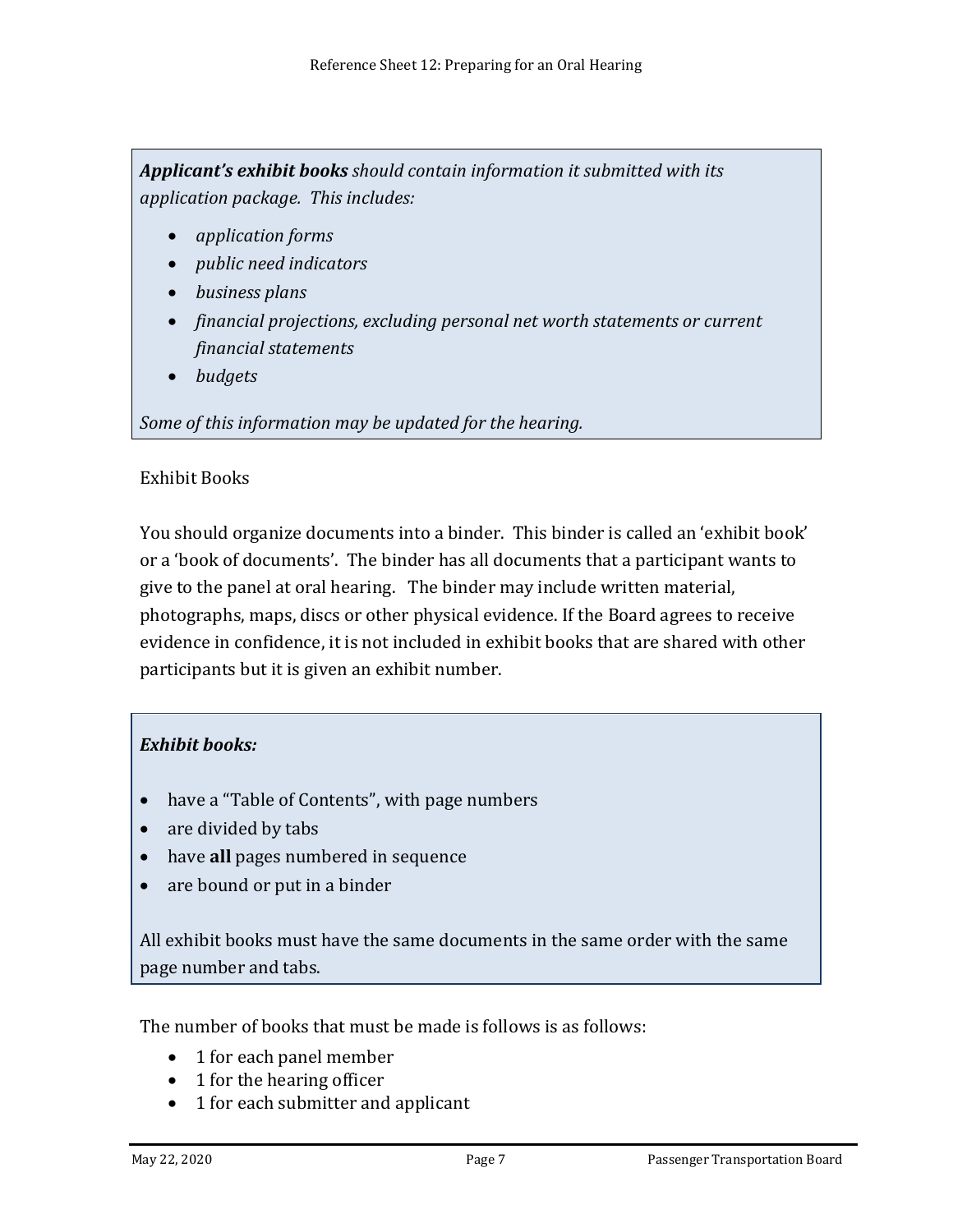The exhibit book with original copies of documents should be given to the Board. Exhibit books are received in "hard copy" form. If the Board accepts electronic versions of exhibit books, the format outlined above would still apply. There should be a table of contents, pages must be numbered and divisions should be tabbed.

## *Expert Evidence*

"Experts" are people who have special education, training or experience in a subject. Their qualifications allow them to give evidence based on opinions rather than facts.

There are special rules for introducing expert evidence at a hearing.

- 1. Participants must give the Board and all hearing participants' *notice* of an intention to submit expert evidence.
- 2. This notice must be given not more than *21 days after* the Notice of Oral Hearing is published in the *[Bulletin](http://www.th.gov.bc.ca/ptb/bulletins.htm)*.
- 3. Copies of any expert reports or a written statement of the expert must be provided to the Board and all hearing participants at least *21 days before* the first date of the hearing.
- 4. The qualifications of the expert must be provided to the Board and all hearing participants at least *21 days before* the first date of the hearing.

The hearing chair may vary these deadlines.

#### *It is Important to Meet Disclosure Deadlines*

The Board expects participants to meet disclosure deadlines. The Board may:

- refuse to hear from witnesses or
- accept documents in evidence

that are not disclosed before the hearing.

#### *Confidential Information*

1. Information from Applicants

The Board keeps the following types of information confidential: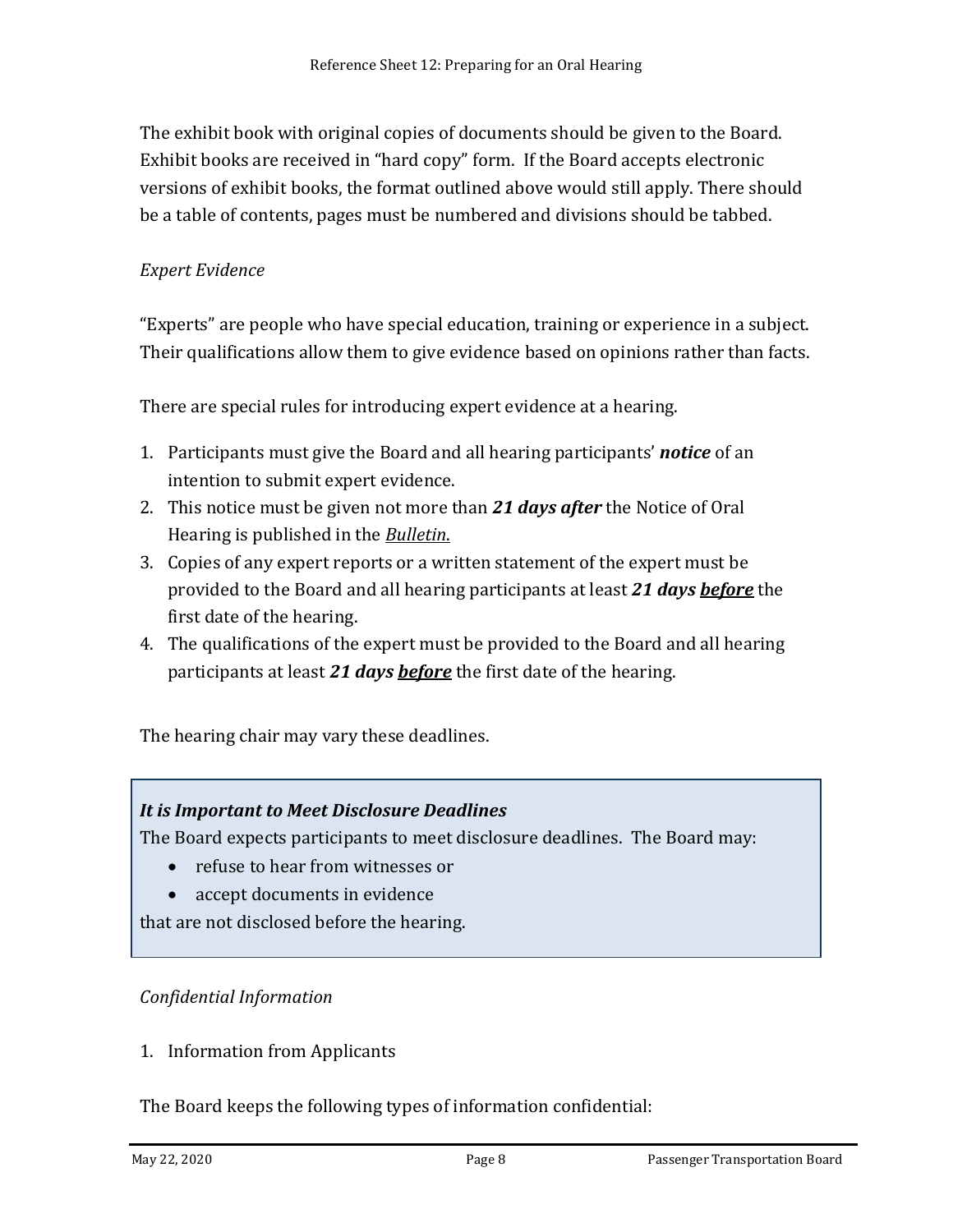• private financial information (e.g. personal net worth statements)

• private business details (e.g. customer account information) The Board will not usually require applicants to disclose this information to submitters. At a hearing, the Board may review this evidence privately or "*in camera"* with the applicant*.* Submitters will be asked to leave the hearing room for a period of time.

2. Information from Submitters

Submitters who want to give evidence in confidence must make a written request to the Board and copy the applicant. The request:

- should include a summary of the type of information the submitter is asking the Board to accept in confidence and
- explain why the proper administration of justice requires that the evidence be accepted in confidence.

An applicant will have an opportunity to comment on written requests from participants to submit confidential information.

The Board will decide if it will accept some or all of the evidence in confidence. The Board will be mindful of the administrative fairness principle that the applicant is entitled to know the case against it. It will also consider submitters reasons for their request.

# *Guests of the Board*

The Board may invite a person to attend the hearing and speak to a matter relevant to the application. Such persons are referred to as "Guests of the Board". For example, the Board may invite a Mayor or Councillor to the hearing to provide information on the community.

Participants are notified in advance if the Board is inviting a guest. Guests are asked questions by Board staff. The Board may allow some or all participants to ask questions of the invited guest. Questions are at the discretion of the hearing chair.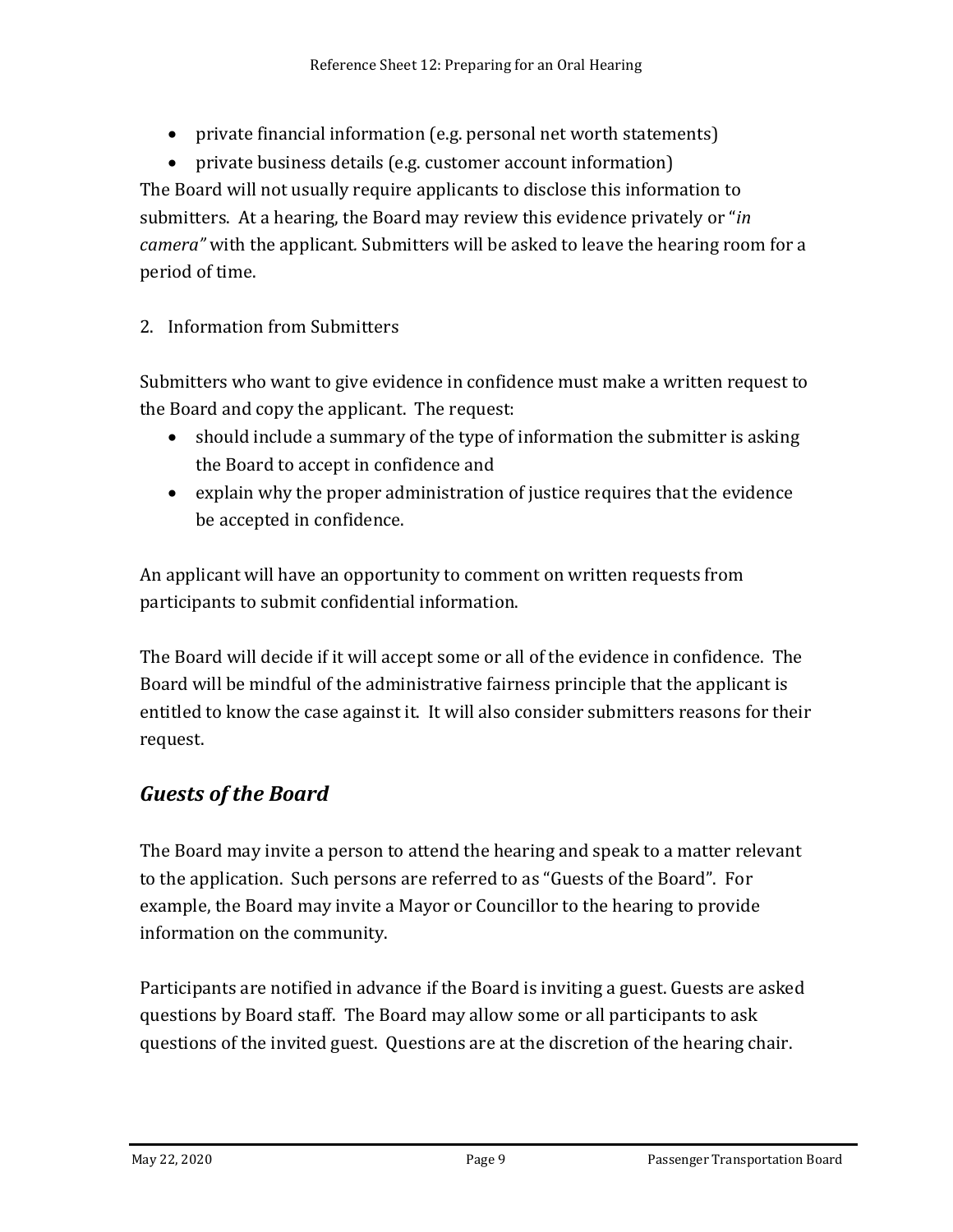# *Transcripts or Recordings*

The Board does not have official transcripts from hearings.

Participants who want transcripts must make their own arrangements. This includes paying for the transcription service. They must notify the Board of this at least 2 weeks before the hearing. The notification must tell the Board:

- what type of transcription will be used,
- who will be providing the transcription services and
- at what other hearings the service has been used.

# *At the Oral Hearing*

## *Starting the Hearing*

The hearing chair will:

- call the hearing to order and introduce himself or herself, other panel members and the hearing officer
- ask participants to introduce themselves and their representatives, if any
- confirm the application
- enter the application summary that was published in the *[Bulletin](http://www.th.gov.bc.ca/ptb/bulletins.htm)* as Exhibit #1
- enter the hearing notice as Exhibit #2
- enter any other Board exhibits, such as preliminary rulings
- make comments on the purpose of the hearing and hearing procedures

#### *Preliminary Matters*

The hearing chair will review any preliminary rulings made by the Board.

The hearing chair will also ask whether any participant wants to raise an issue of procedure. If there is an issue, the person will tell the Board how and why the issue should be resolved. This is called making a submission to the Board. Then other participants will make submissions on the issue.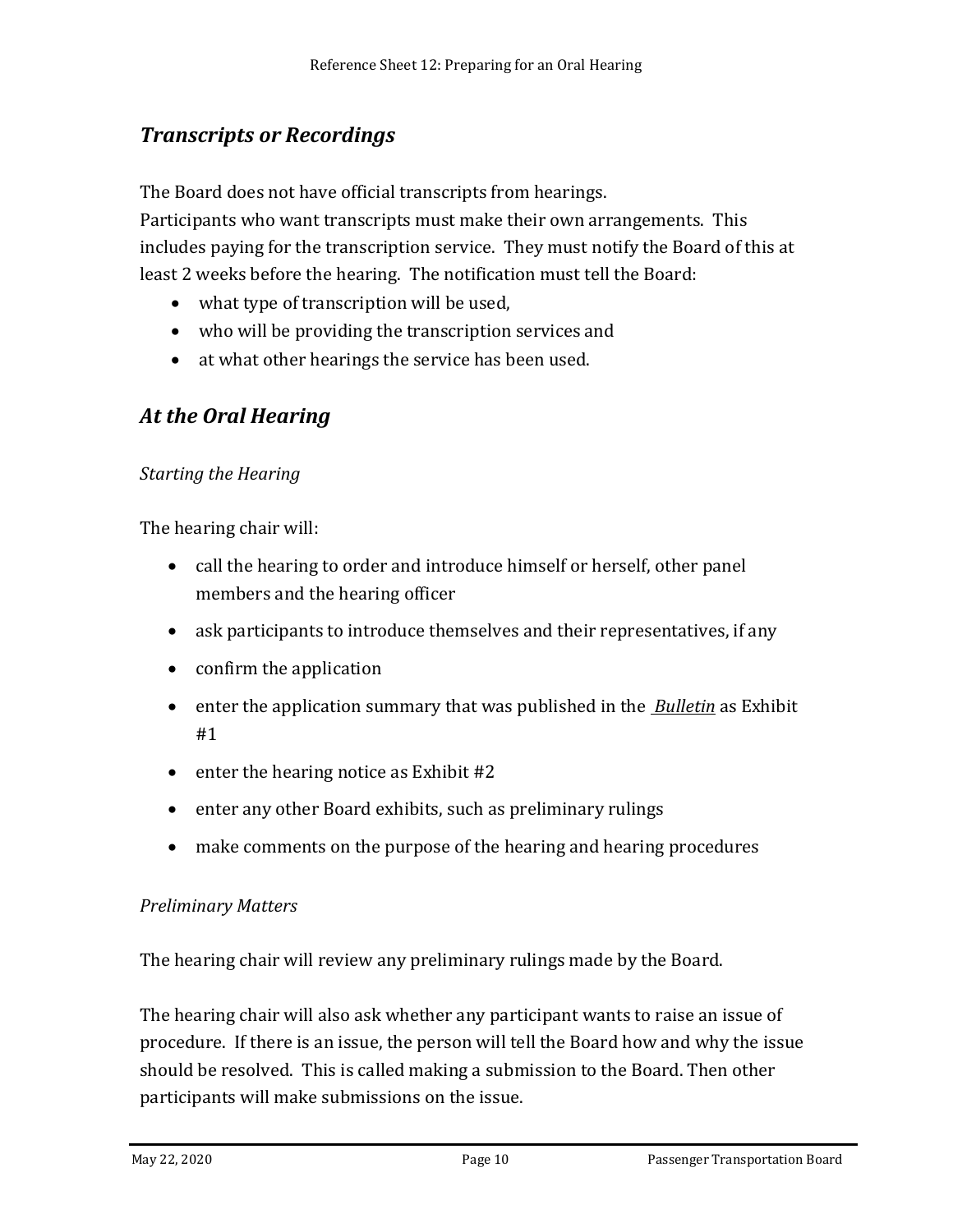Participants should be familiar with these rules.

After hearing the submissions, the hearing chair may:

- rule on the matter immediately; or
- defer a decision until later in the hearing or after the hearing ends.

## *Hearing Order and Procedures*

The hearing usually proceeds in the following order:

- (a) Opening statements: applicant followed by submitters
- (b) Guests of the Board (if any)
- (c) Applicant's Case: Witnesses and documentary evidence
- (d) Submitters' Case: Witnesses and documentary evidence
- (e) Closing statements: submitters followed by applicants
- *Opening statement by applicant* up to 10 minutes.
- *Opening statement by each submitter* up to 10 minutes

## *The purpose of the opening statement is to:*

- *describe your case briefly;*
- *tell the hearing panel what decision or outcome you are seeking;*
- *outline the main points of your case; and*
- *summarize your evidence for the panel.*
- *Applicant Witnesses and Evidence* The applicant presents its witnesses and physical evidence. Witnesses may be questioned by submitters. Panel members may ask witnesses questions.
- *Submitter Witnesses and Evidence* Each submitter presents its witnesses and physical evidence. A submitter's witnesses may be questioned by the applicant. Panel members may ask witnesses questions.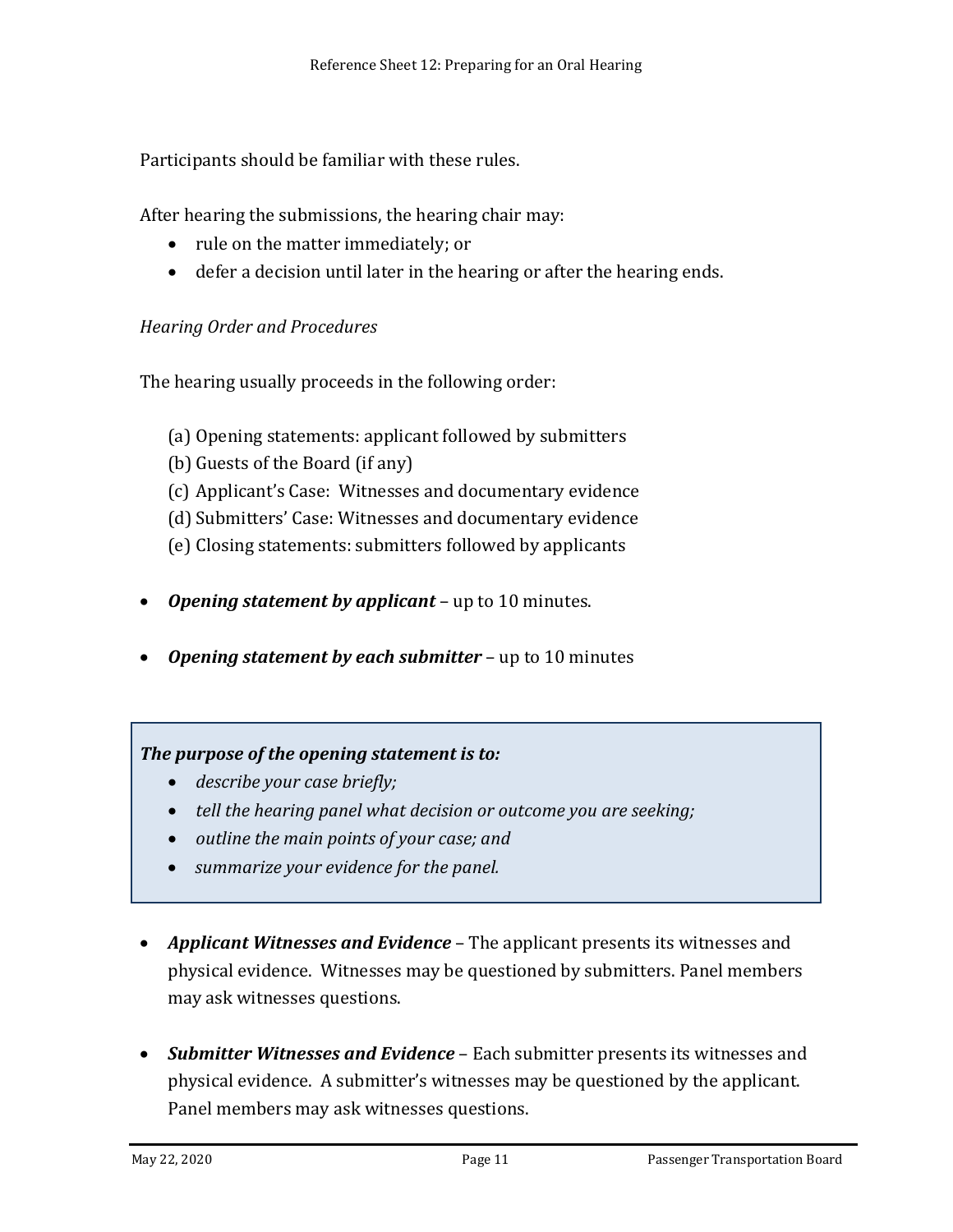Generally, submitters are not permitted to question other submitters' witnesses.

#### *Evidence is*

- *(a) an actual physical object – such as a document – that you bring to the tribunal hearing to prove your case; or*
- *(b) what you or your witnesses have to say about the facts of your case.*

*A hearing panel makes findings of fact based on evidence presented at a hearing.* 

## *Documents*

# *Entering or Marking Exhibits at the hearing*

*Documents or other physical evidence provided to the hearing panel and other participants must be formally "entered" or "marked" at the hearing.* 

*Sometimes exhibit books are entered at the start of the hearing. At other times, exhibit books are entered throughout the hearing.* 

*The hearing officer will give each exhibit book an exhibit number. You should keep track of the number of an exhibit book. For example, you may want to write the*  number on the front of the book or inside the front page of the book. The hearing *officer keeps a list of exhibits.*

*You should ask witnesses to testify about the contents of important documents in your exhibit books. If the documents have company details, then you should call a witness who can give evidence about these details.* 

*Exhibits are public documents unless the Board accepts them in confidence.*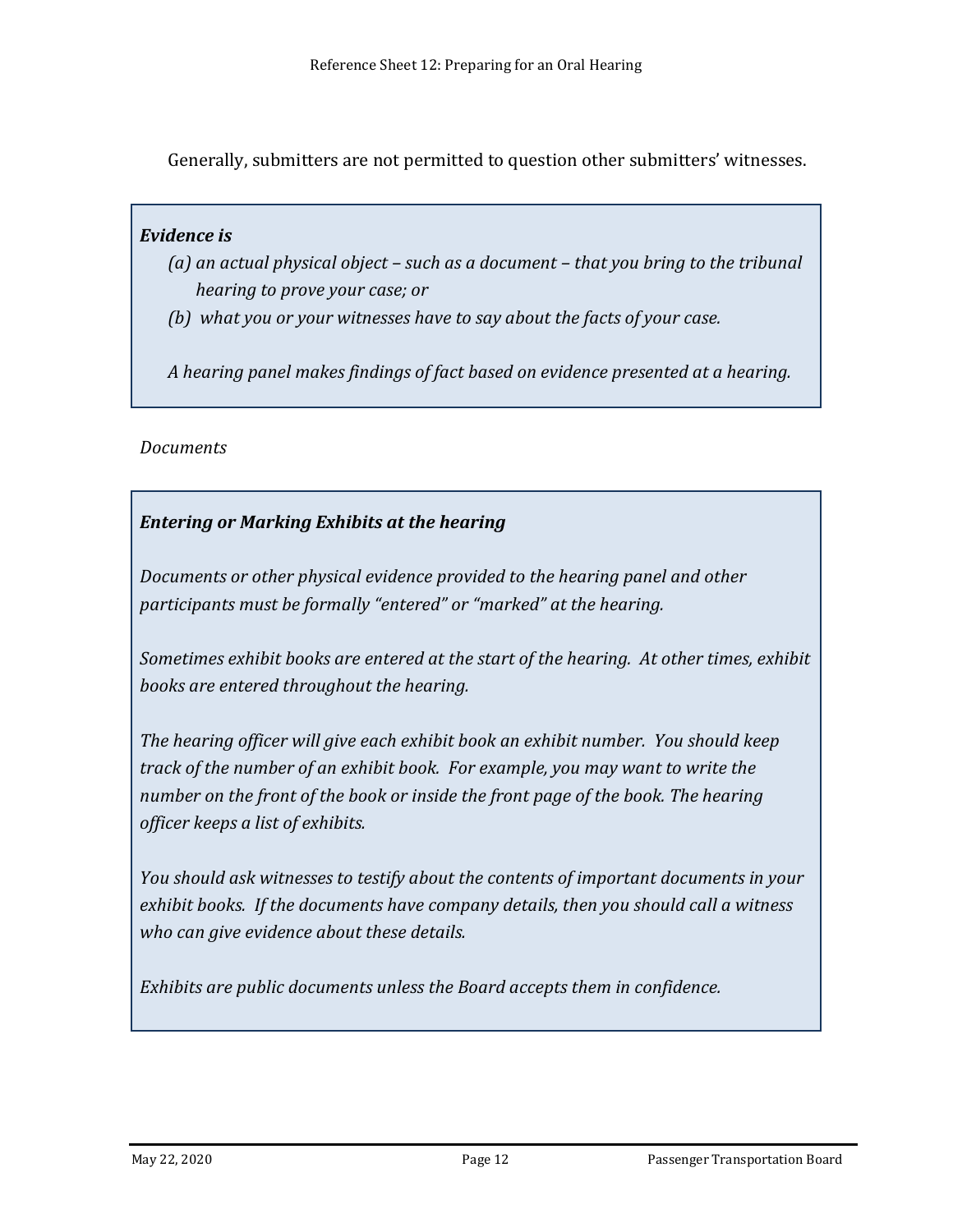#### *Witnesses*

Witnesses are affirmed by the hearing officer. The affirmation is as follows: *Do you solemnly affirm that the facts or information that you are about to give this Board is the truth, the whole truth and nothing but the truth?*

## *Direct Evidence versus "Hearsay"*

*You can call witnesses to give evidence that supports your case. Sometimes, witnesses cannot be in the hearing room until it is time for them to give evidence. The Hearing Chair will make a decision on excluding witnesses at the beginning of the hearing.*

*Your witnesses should be able to provide the hearing panel with direct evidence about your case. They should have first-hand knowledge of the facts they are telling the panel. If the evidence is not direct, it is "hearsay". The panel may or may not accept hearsay evidence. If it accepts it, it may not be given as much weight as direct evidence.* 

*E.g. You should not bring a witness to give evidence that he heard Mrs. Jones had a bad experience with a limousine. Instead, Mrs. Jones herself should come to the hearing to tell the panel about her experience.*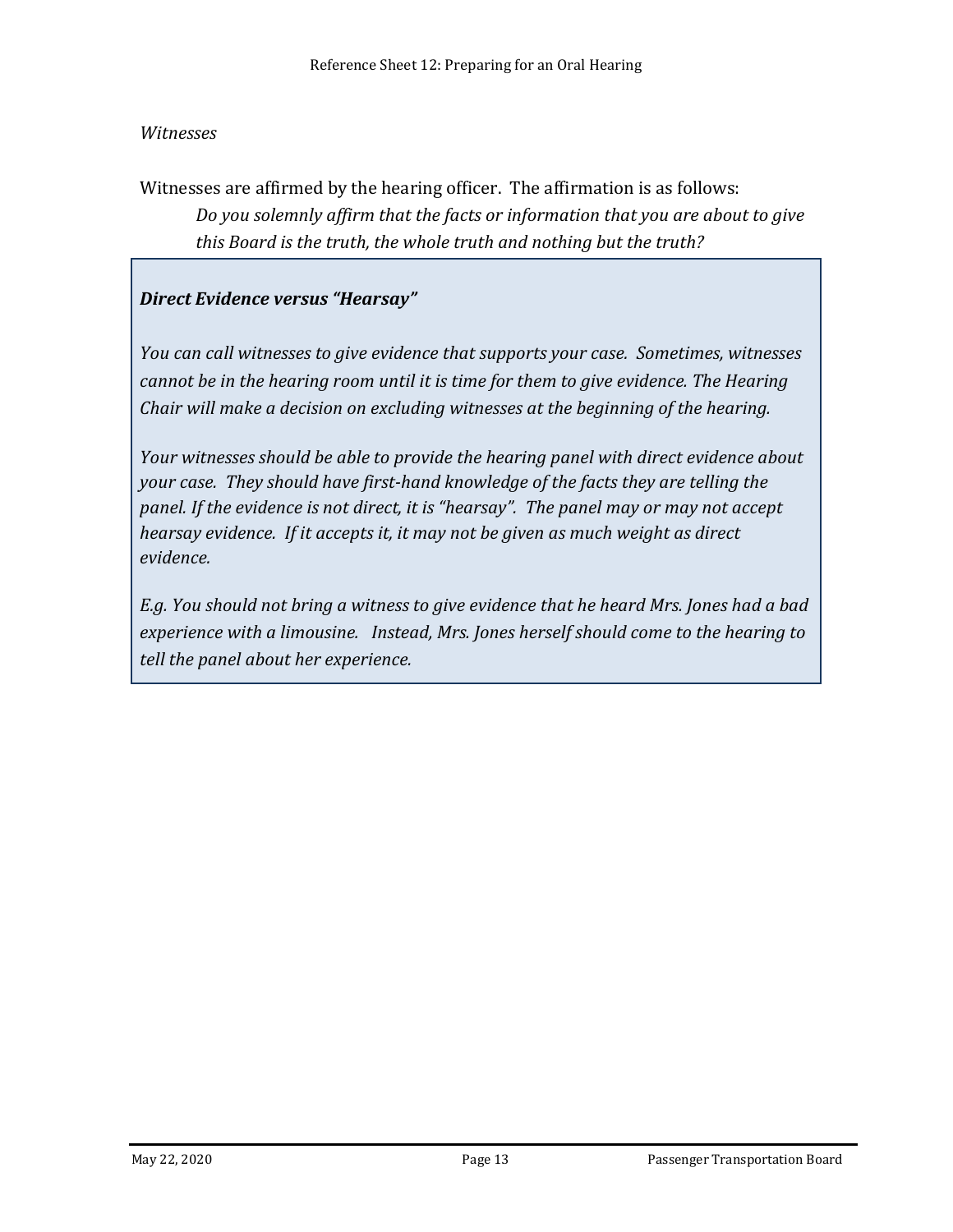#### *How your witness gives evidence ("Evidence in Chief" or "Direct)*

*You start by introducing the witness. At this time you may "lead" the witness, but asking such questions as:* 

*Q: Mr. Brown, you are an electrician and you live at 123 Main Street in Vancouver. Is that correct?*

*A: Yes.*

*After introducing your witness, you should not ask your witness "leading questions". These are questions that give the answer to the witness. For example, you should not say, "You saw me book a limousine on June 1, 2014, didn't you?" because it suggests to the witness that he or she should agree with you. The panel wants to hear evidence from the witness.*

*Instead, you could say:*

- *Q: Have you ever been with me when I booked a limousine?*
- *Q: What day was this?*
- *Q: What time did I book the limousine?*
- *Q: What time did the limousine arrive?*

*These types of questions give the witness an opportunity to answer the questions in his or her own words.* 

*When the witness is giving evidence, he or she should speak directly to the panel, not to you. Do not interrupt a witness who is giving evidence, unless the witness is not answering your question or is saying things that are not relevant.* 

*Witnesses may also refer to documents you have entered as exhibits. For example, if a witness has written a letter of support, you may show this letter to the witness and ask the witness to confirm he or she wrote the letter. You may also ask the witness about the contents of the letter. When introducing the letter, you must inform the hearing participants of the exhibit # and page # of the document to which you are referring.*

*The hearing Chair may restrict questions if he or she is satisfied that the questioning has been sufficient to disclose fully and fairly all relevant matters, or that your questions are unduly repetitious.*

*If you are providing oral evidence on your behalf, then you should provide the panel with your name, address and employment and speak directly to the panel as you give your evidence. You may also refer to documents that you have entered as exhibits. Refer to the exhibit # and page # of the document.*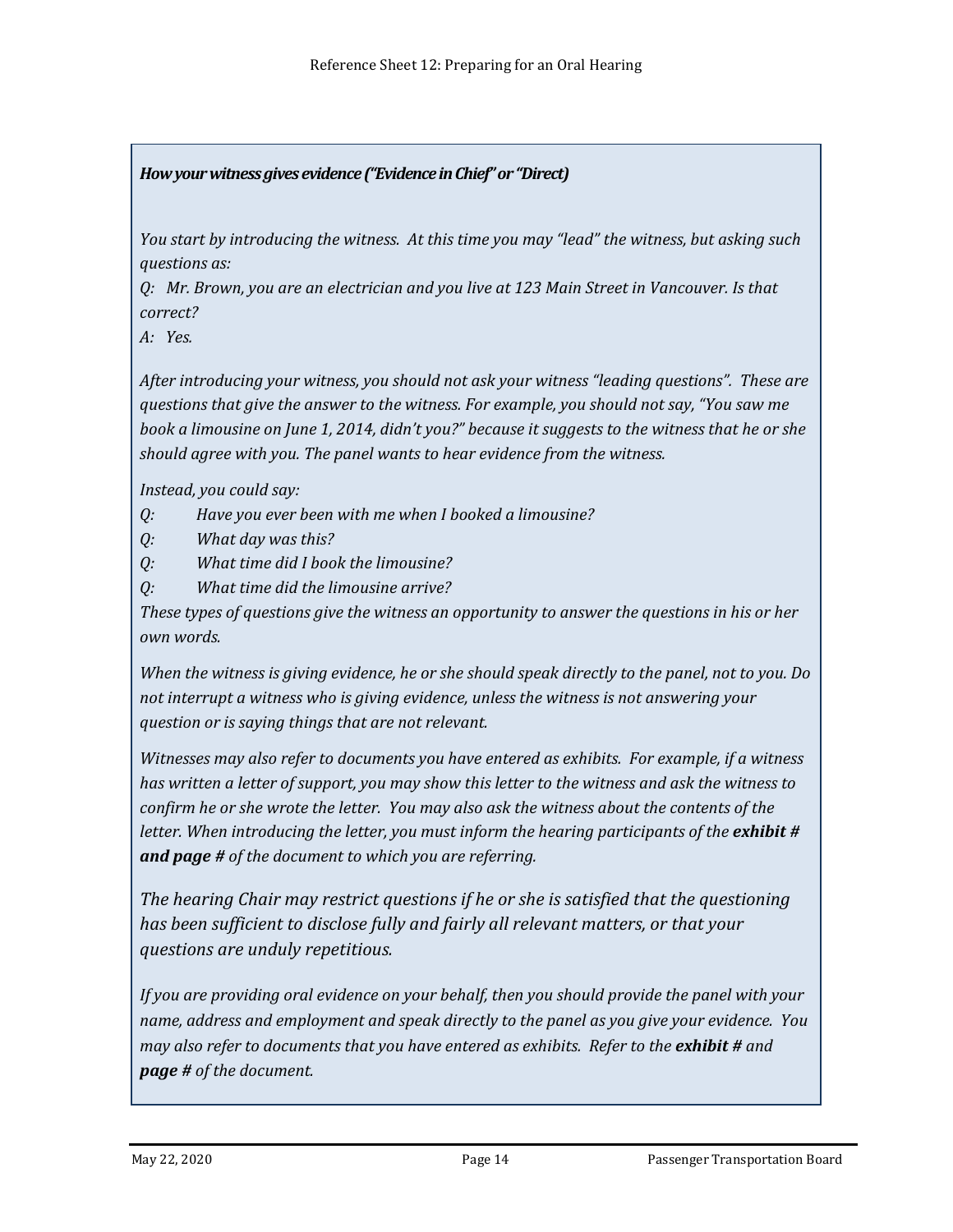## *Cross-questioning witnesses*

*After you have completed your direct questioning, other participants will have an opportunity to ask your witness questions. The purpose of cross-questioning or "crossexamination" is:*

- *To get testimony from the other party's witness that supports your own case; and*
- *To discredit the witness (i.e., make the witness's evidence look less believable or reliable).*

*You can ask witnesses questions that are relevant. At all times, you must treat witnesses politely and respectfully. You must not "browbeat" or be rude to the witness. Unlike direct examination of your own witness, you may ask the witness leading questions during your cross.* 

*If the witness being cross-questioned has introduced exhibits, you may ask a question about the exhibits. You must inform the panel and hearing participants of the exhibit # and page # of the document to which you are referring. You should also confirm that the witness has knowledge of the document.*

*The hearing Chair may restrict questions if he or she is satisfied that the questioning has been sufficient to disclose fully and fairly all relevant matters, or that your questions are unduly repetitious.*

*After the witness has provided his or her direct evidence and cross questioning is complete, the hearing panel may ask the witness a question.*

## *Further Questioning of Witnesses*

*Subject to any ruling from the hearing Chair, you may ask your own witness a further question, if :*

- *the cross questioning or*
- *a question from the panel*

*raised an issue that you did not deal with in your direct examination.*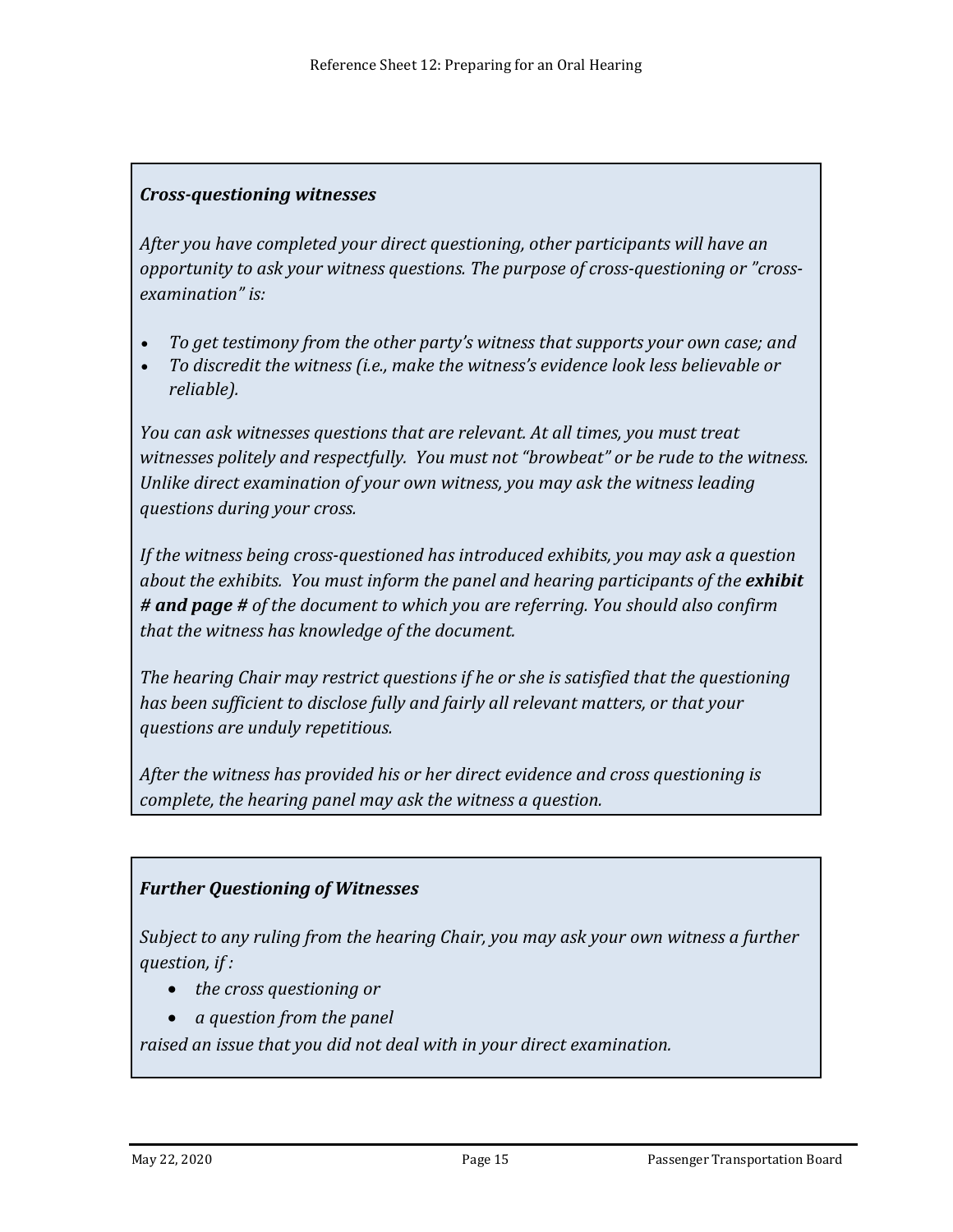# *Raising an Objection to a Question or a Document*

*If you have an objection to a question asked of your witness or a document entered, raise it immediately with the panel chair. You should briefly state why you are objecting. The hearing chair will allow other participants to comment on the objection.*

*The panel may make an immediate ruling or it may defer its decision on the objection.* 

- *Submitter Closing Statements* Each submitter provides a brief closing statement.
- *Applicant Closing Statements* The applicant provides a brief closing statement.

*Your closing argument sums up your case and explains it should be decided in your favour. If possible, you should prepare your final submissions in advance, and they should include the following points:*

- *A summary of your evidence and how it supports your case;*
- *A review of the other party's evidence and how it does not support his or her case;*
- *An explanation of the law (i.e., legislation and other tribunal decisions) and how it applies to your case; and*
- *The decision you would like the hearing panel to make.*

*Note: You cannot submit new evidence in your closing argument.* 

Closing submissions may be oral or in writing.

If the Board accepts written closing submissions, the Board will set time lines for receipt of the submissions.

Sometimes participants submit "books of authorities", which contain case law or previous Board decisions, with closing submissions. Usually, these authorities are used to support or contradict a specific position. Authorities would not be